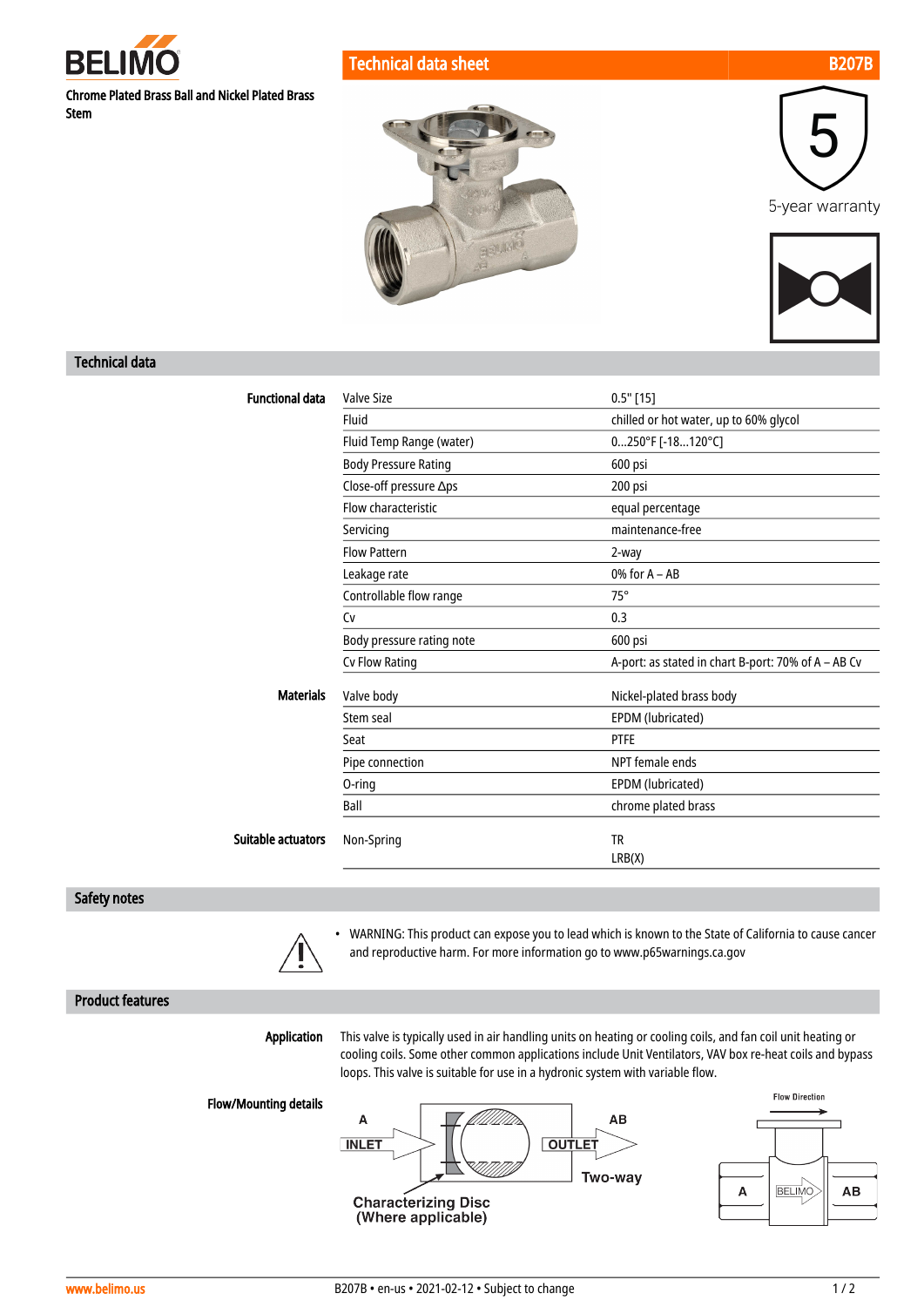





LRB, LRX

TFRB, TFRX





 $\overline{\mathbf{A}}$ 

 $\mathcal{C}$ 



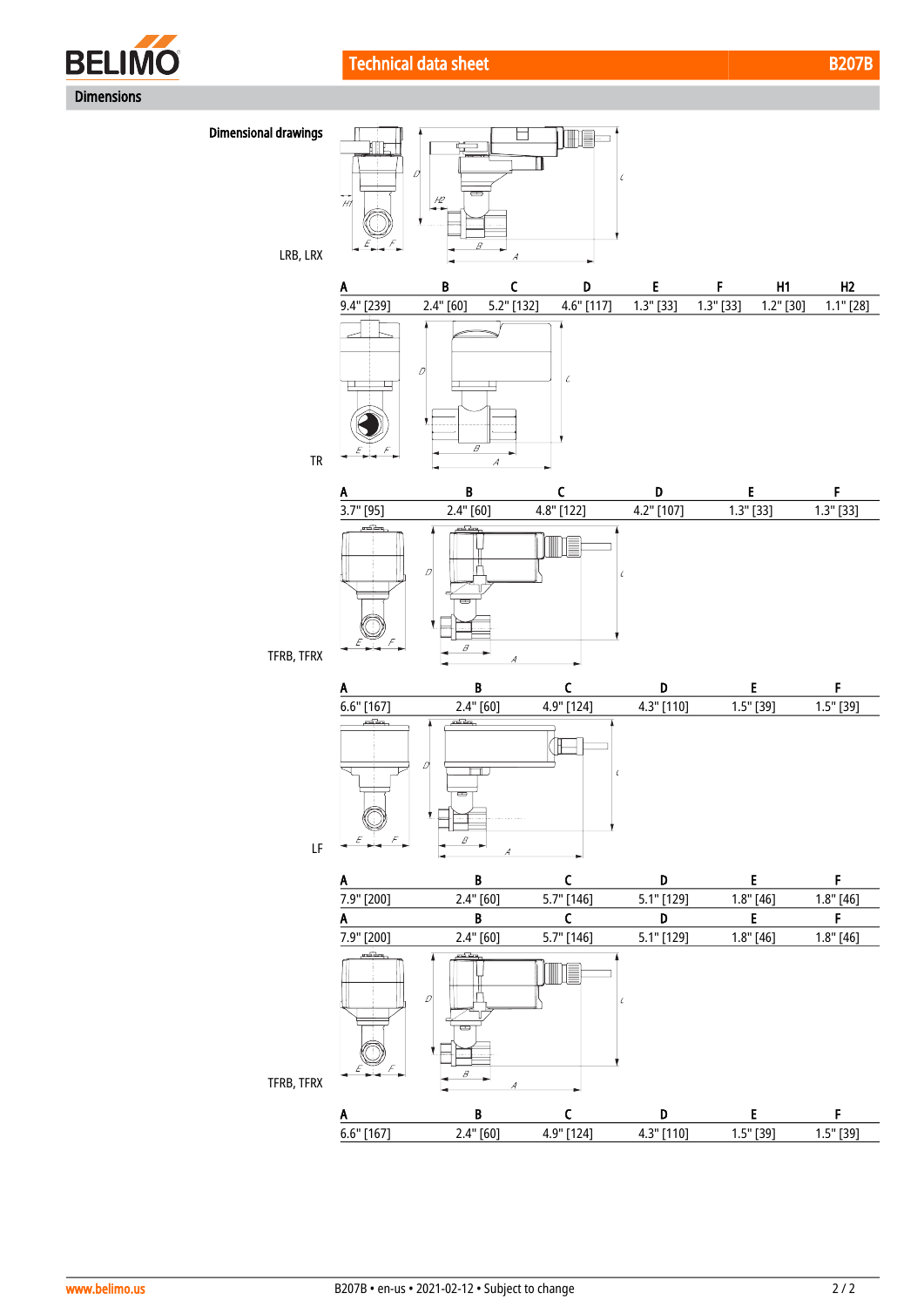





### Technical data

| <b>Electrical data</b> | Nominal voltage                    | AC/DC 24 V                                                                    |
|------------------------|------------------------------------|-------------------------------------------------------------------------------|
|                        | Nominal voltage frequency          | 50/60 Hz                                                                      |
|                        | Power consumption in operation     | 2.5W                                                                          |
|                        | Power consumption in rest position | 1 W                                                                           |
|                        | <b>Transformer sizing</b>          | 4 VA (class 2 power source)                                                   |
|                        | <b>Electrical Connection</b>       | 18 GA plenum cable, 3 ft [1 m], with 1/2" conduit<br>connector                |
|                        | <b>Overload Protection</b>         | electronic throughout 095° rotation                                           |
| <b>Functional data</b> | <b>Input Impedance</b>             | 1000 $\Omega$ (0.6 W)                                                         |
|                        | Position feedback U note           | No Feedback                                                                   |
|                        | Direction of motion motor          | selectable with switch 0/1                                                    |
|                        | Direction of motion fail-safe      | reversible with cw/ccw mounting                                               |
|                        | Angle of rotation                  | Max. 95°, 90°                                                                 |
|                        | Angle of rotation note             | $90^\circ$                                                                    |
|                        | Running Time (Motor)               | 95s                                                                           |
|                        | Running time fail-safe             | $<$ 25 s tamb = 68°F [20°C]                                                   |
|                        | Noise level, motor                 | 35 dB(A)                                                                      |
|                        | Noise level, fail-safe             | 62 dB(A)                                                                      |
|                        | <b>Position indication</b>         | Mechanical                                                                    |
| Safety data            | Degree of protection IEC/EN        | <b>IP42</b>                                                                   |
|                        | Degree of protection NEMA/UL       | NEMA 2 UL Enclosure Type 2                                                    |
|                        | <b>Agency Listing</b>              | cULus acc. to UL60730-1A/-2-14, CAN/CSA<br>E60730-1:02, CE acc. to 2014/30/EU |
|                        | <b>Quality Standard</b>            | ISO 9001                                                                      |
|                        | Ambient temperature                | -22122°F [-3050°C]                                                            |
|                        | Storage temperature                | -40176°F [-4080°C]                                                            |
|                        | Ambient humidity                   | max. 95% r.H., non-condensing                                                 |
|                        | Servicing                          | maintenance-free                                                              |
| Weight                 | Weight                             | 5.6 lb [0.80 kg]                                                              |
| <b>Materials</b>       | Housing material                   | <b>UL94-5VA</b>                                                               |
|                        |                                    |                                                                               |

## Electrical installation

# X INSTALLATION NOTES

 $\bigwedge$  Provide overload protection and disconnect as required.

 $\sqrt{2}$  Actuators may be connected in parallel. Power consumption and input impedance must be observed.

Actuators may also be powered by 24 VDC.

Actuators with plenum cable do not have numbers; use color codes instead.